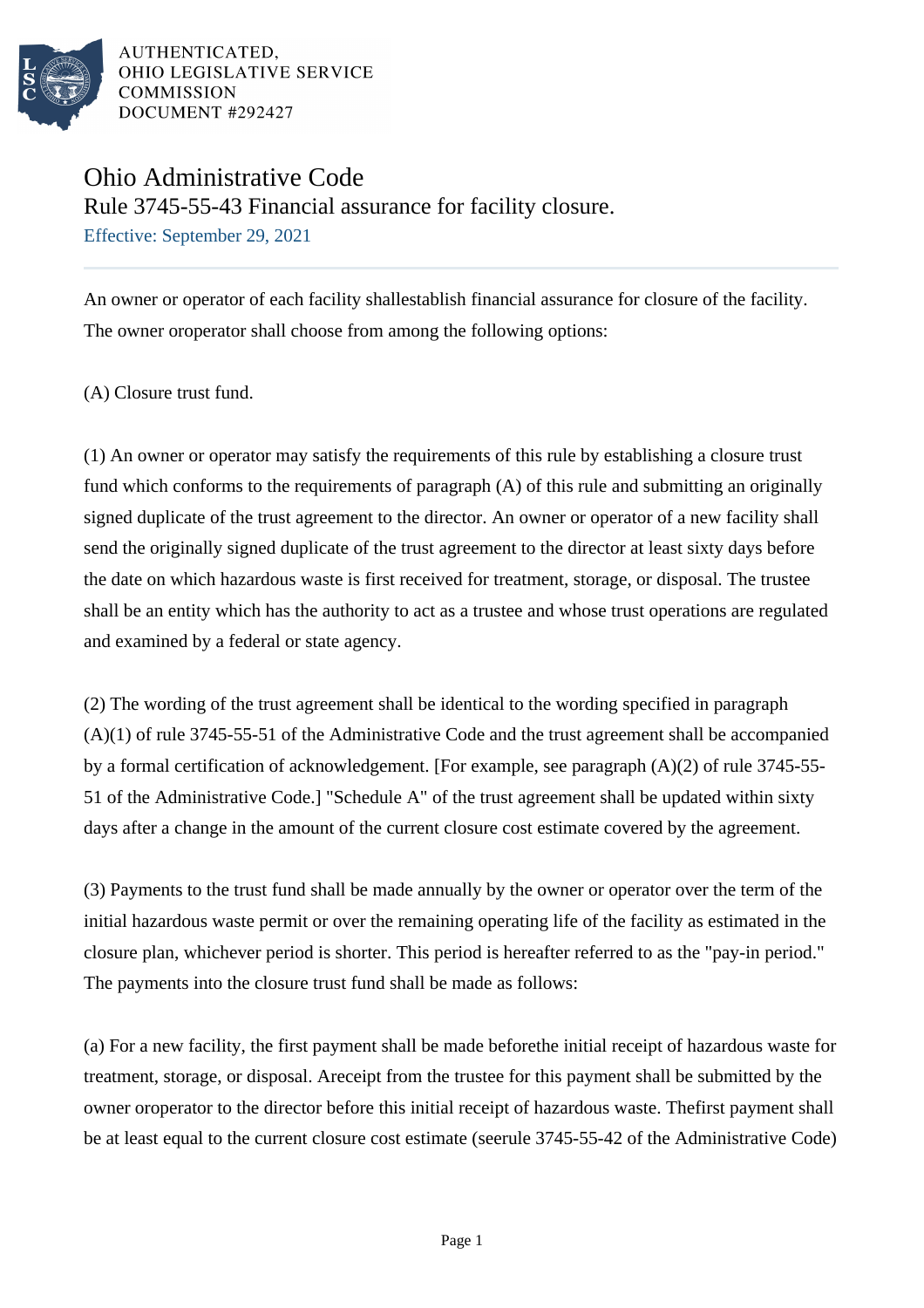

except as provided in paragraph (G) of this rule, divided by the number of years in the pay-in period. Subsequent payments shall be made no later than thirty days after each anniversary date of the first payment. The amount of each subsequent payment shall be determined by this formula:

Next payment  $=$  (CE - CV) / Y

Where CE is the current closure cost estimate, CV is the current value of the trust fund, and Y is the number of years remaining in the pay-in period.

(b) If an owner or operator establishes a trust fund as specified in paragraph  $(A)$  of this rule, and the value of that trust fund is less than the current closure cost estimate when a permit is issued to the facility, the amount of the current closure cost estimate still to be paid into the trust fund shall be paid in over the pay-in period as described in paragraph  $(A)(3)$  of this rule. Payments shall continue to be made no later than thirty days after each anniversary date of the first payment made pursuant to Chapters 3745-65 to 3745-69 and 3745-256 of the Administrative Code. The amount of each payment must be determined by this formula:

Next payment =  $(CE - CV) / Y$ 

Where CE is the current closure cost estimate, CV is the current value of the trust fund, and Y is the number of years remaining in the pay-in period.

(4) The owner or operator may accelerate payments unto the trust fund or the owner or operator may deposit the full amount of the current closure cost estimate at the time the trust fund is established. However, the owner or operator shall maintain the value of the trust fund at no less than the value the trust fund would have if annual payments were made as specified in paragraph  $(A)(3)$  of this rule.

(5) If the owner or operator establishes a closure trust fund after having used one or more alternate mechanisms specified in this rule or in rule 3745-66-43 of the Administrative Code, the owner's or operator's first payment shall be in at least the amount that the trust fund would contain if the trust fund were established initially and annual payments made according to paragraph  $(A)(3)$  of this rule and paragraph  $(A)$  of rule 3745-66-43 of the Administrative Code, as applicable.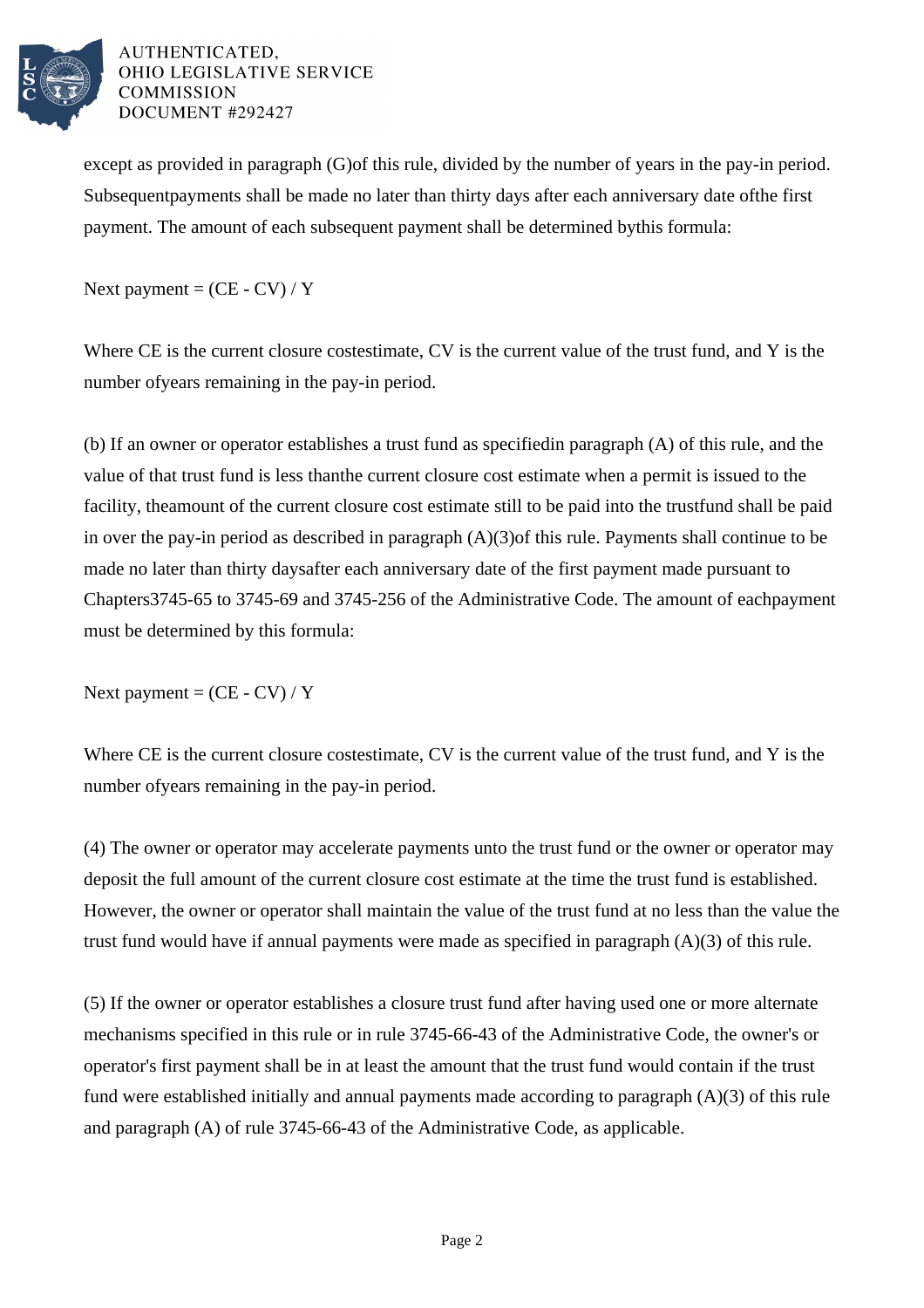

(6) After the pay-in period is completed, whenever the current closure cost estimate changes, the owner or operator shall compare the new estimate with the trustee's most recent annual valuation of the trust fund. If the value of the trust fund is less than the amount of the new estimate, the owner or operator, within sixty days after the change in the cost estimate, either shall deposit an amount into the trust fund so that the value of the trust fund after this deposit at least equals the amount of the current closure cost estimate, or obtain other financial assurance as specified in this rule to cover the difference.

(7) If the value of the trust fund is greater than the total amount of the current closure cost estimate, the owner or operator may submit a written request to the director for release of the amount in excess of the current closure cost estimate.

(8) If an owner or operator substitutes other financial assurance as specified in this rule for all or part of the trust fund, the owner or operator may submit a written request to the director for release of the amount in excess of the current closure cost estimate covered by the trust fund.

(9) Within sixty days after receiving a request from the owner or operator for release of funds as specified in paragraph  $(A)(7)$  or  $(A)(8)$  of this rule, the director will instruct the trustee to release to the owner or operator such funds as the director specifies in writing.

(10) After beginning partial or final closure, an owner or operator or another person authorized to conduct partial or final closure may request reimbursement for partial or final closure expenditures by submitting itemized bills to the director. The owner or operator may request reimbursements for partial closure only if sufficient funds are remaining in the trust fund to cover the maximum costs of closing the facility over the remaining operating life of the facility. Within sixty days after receiving bills for partial or final closure activities, the director will determine whether the partial or final closure expenditures are in accordance with the approved closure plan or are otherwise justified, and if so, the director will instruct the trustee to make reimbursement in such amounts as the director specifies in writing. If the director has reason to believe that the maximum cost of closure over the remaining operating life of the facility will be significantly greater than the value of the trust fund, the director may withhold reimbursement of such amounts as the director deems prudent until the director determines, in accordance with paragraph (I) of this rule, that the owner or operator is no longer required to maintain financial assurance for final closure of the facility. If the director does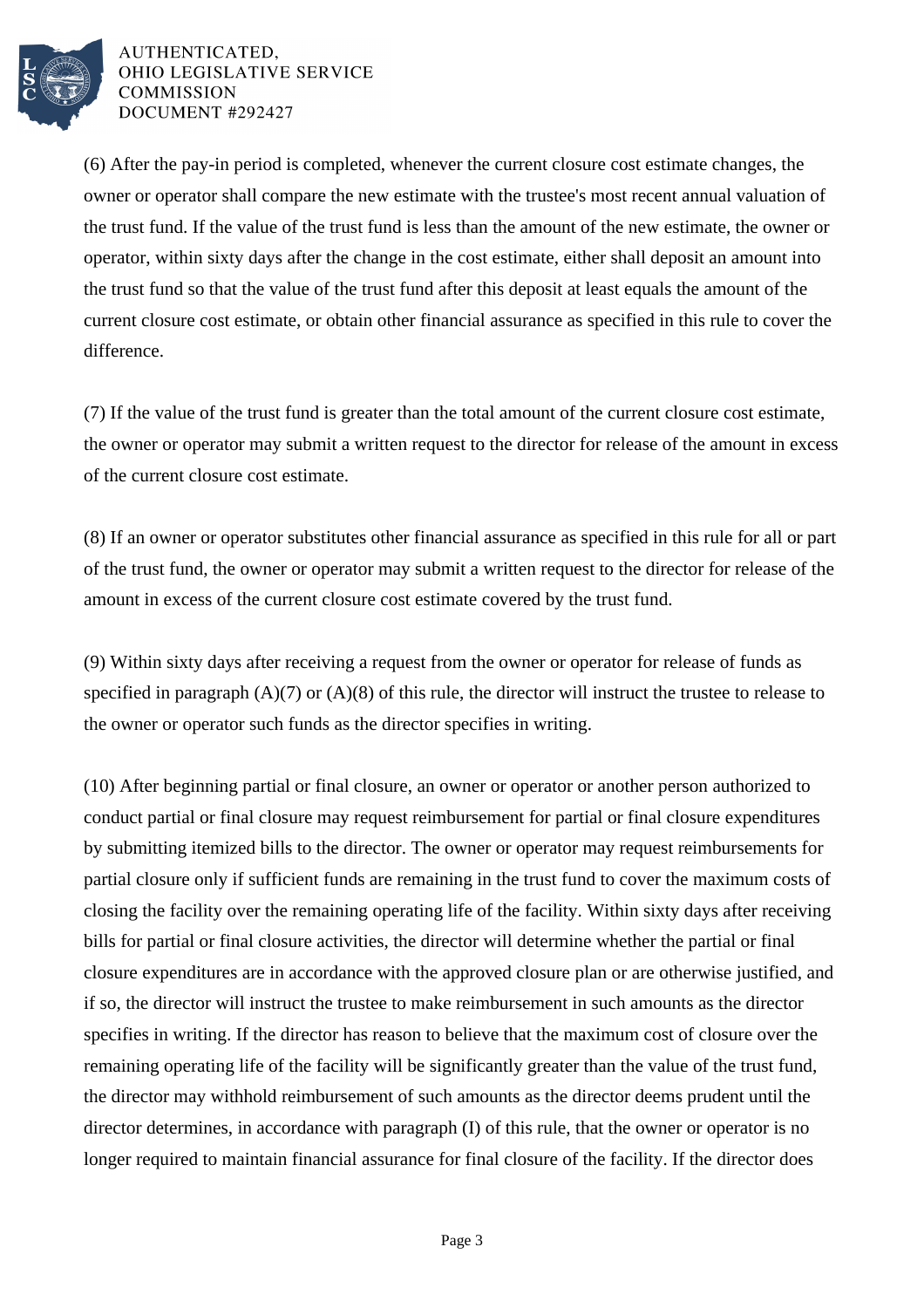

not instruct the trustee to make such reimbursements, the director will provide the owner or operator with a detailed written statement of reasons.

(11) The director will agree to termination of the trust when either:

(a) The owner or operator substitutes alternate financial assurance as specified in this rule.

(b) The director releases the owner or operator from the requirements of this rule in accordance with paragraph  $(I)$  of this rule.

(B) Surety bond guaranteeing payment into a closure trust fund.

(1) An owner or operator may satisfy the requirements of this rule by obtaining a surety bond which conforms to the requirements of paragraph (B) of this rule and submitting the bond to the director. An owner or operator of a new facility shall submit the surety bond to the director at least sixty days before the date on which hazardous waste is first received for treatment, storage, or disposal. The bond shall be effective before this initial receipt of hazardous waste. At a minimum, the surety company issuing the bond shall be among those listed as acceptable sureties on federal bonds in "Circular 570" of the U.S. department of the treasury.

[Comment: "Circular 570" is published in the Federal Register annually on July first. Interim changes in the circular are also published in the Federal Register.]

(2) The wording of the surety bond shall be identical to the wording specified in paragraph  $(B)$  of rule 3745-55-51 of the Administrative Code.

(3) The owner or operator who uses a surety bond to satisfy the requirements of this rule also shall establish a standby trust fund by the time the bond is obtained. Under the terms of the bond, all payments made thereunder will be deposited by the surety directly into the standby trust fund in accordance with instructions from the director. This standby trust fund shall meet the requirements specified in  $paragnh(A)$  of this rule, except that:

(a) An originally signed duplicate of the trust agreement shall be submitted to the director with the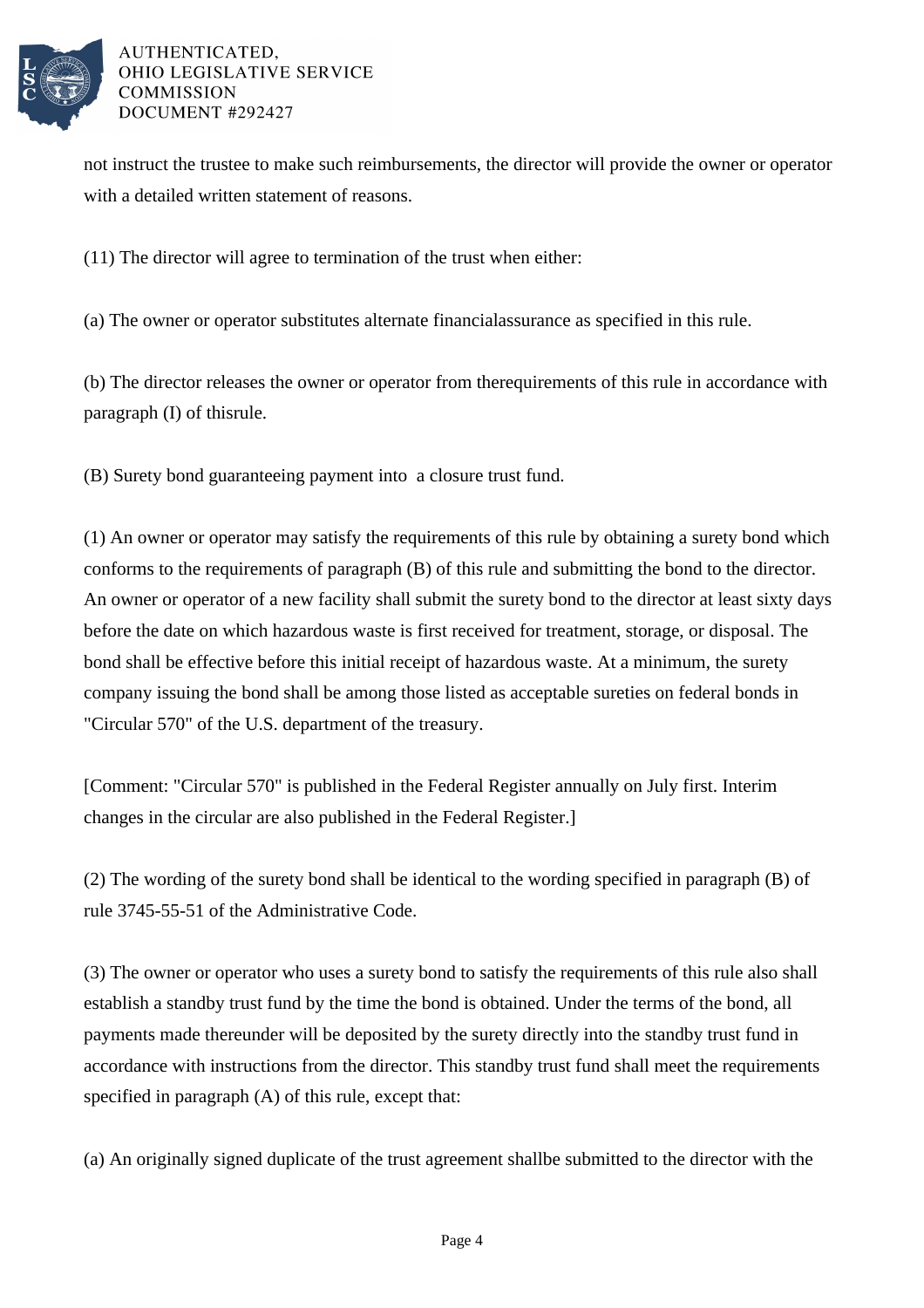

surety bond; and

(b) Until the standby trust fund is funded pursuant to this rule, the following are not required:

(i) Payments into the trust fund as specified in paragraph  $(A)$  of this rule;

(ii) Updating of "Schedule A" of the trust agreement [see paragraph  $(A)$  of rule 3745-55-51 of the Administrative Code] to show current closure cost estimates;

(iii) Annual valuations as required by the trust agreement; and

(iv) Notices of nonpayment as required by the trust agreement.

(4) The bond shall guarantee that the owner or operator will:

(a) Fund the standby trust fund in an amount equal to the penal sum of the bond before the beginning of final closure of the facility; or

(b) Fund the standby trust fund in an amount equal to the penal sum within fifteen days after an order to begin final closure in accordance with rules 3745-55-10 to 3745-55-20 of the Administrative Code is issued by the director, or by an Ohio court, or other court of competent jurisdiction, or by a U.S. district court, or within fifteen days after issuance of a notice or revocation of the permit by the director; or

(c) Provide alternate financial assurance as specified in this rule, and obtain the director's written approval of the assurance provided, within ninety days after receipt by both the owner or operator and the director of a notice of cancellation of the bond from the surety.

(5) Under the terms of the bond, the surety will become liable on the bond obligation when the owner or operator fails to perform as guaranteed by the bond. After a determination by the director that the owner or operator has failed to perform final closure in accordance with the approved closure plan and other permit requirements when required to do so, under the terms of the bond the surety will perform final closure as guaranteed by the bond, or will deposit the amount of the penal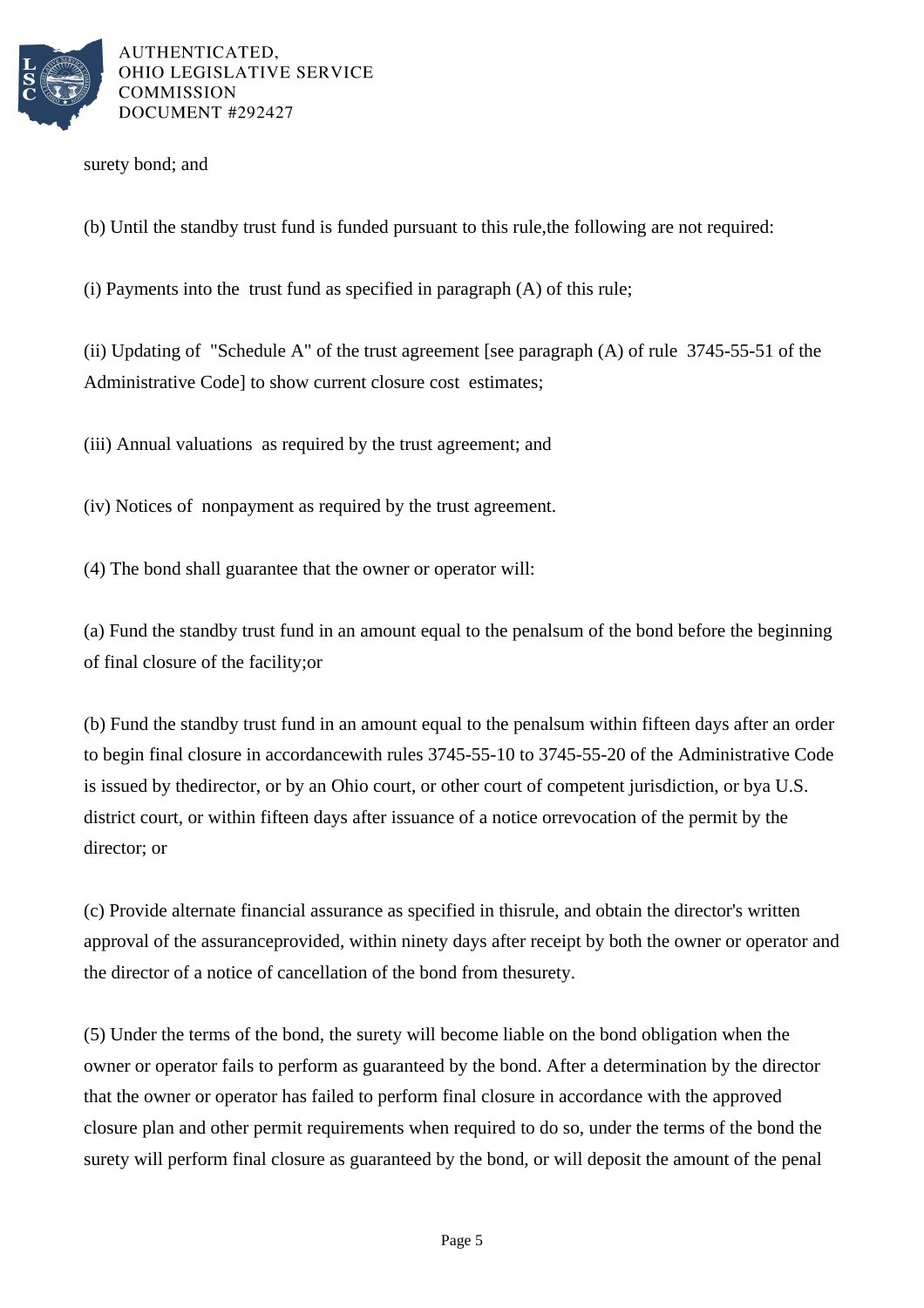

sum into the standby trust fund.

(6) The penal sum of the bond shall be in an amount at least equal to the current closure cost estimate (see rule 3745-55-42 of the Administrative Code) except as provided in paragraph  $(G)$  of this rule.

(7) Whenever the current closure cost estimate increases to an amount greater than the penal sum, the owner or operator, within sixty days after the increase, either shall cause the penal sum to be increased to an amount at least equal to the current closure cost estimate and submit evidence of such increase to the director, or shall obtain other financial assurance as specified in this rule to cover the increase. Whenever the current closure cost estimate decreases, the penal sum may be reduced to the amount of the current closure cost estimate following written approval by the director.

(8) Under the terms of the bond, the surety may cancel the bond by sending notice of cancellation by certified mail to the owner or operator and to the director. Cancellation may not occur, however, during the one hundred twenty days beginning on the date of receipt of the notice of cancellation by both the owner or operator and the director, as evidenced by the return receipts.

(9) The owner or operator may cancel the bond if the director has given prior written consent based on the director's receipt of evidence of alternate financial assurance as specified in this rule.

(C) Surety bond guaranteeing performance of closure.

(1) An owner or operator may satisfy the requirements of this rule by obtaining a surety bond which conforms to the requirements of paragraph  $(C)$  of this rule and submitting the bond to the director. An owner or operator of a new facility shall submit the bond to the director at least sixty days before the date on which hazardous waste is first received for treatment, storage, or disposal. The bond shall be effective before this initial receipt of hazardous waste. At a minimum, the surety company issuing the bond shall be among those listed as acceptable sureties on federal bonds in "Circular 570" of the U.S. department of the treasury.

[Comment: "Circular 570" is published in the Federal Register annually on July first. Interim changes in the circular are also published in the Federal Register.]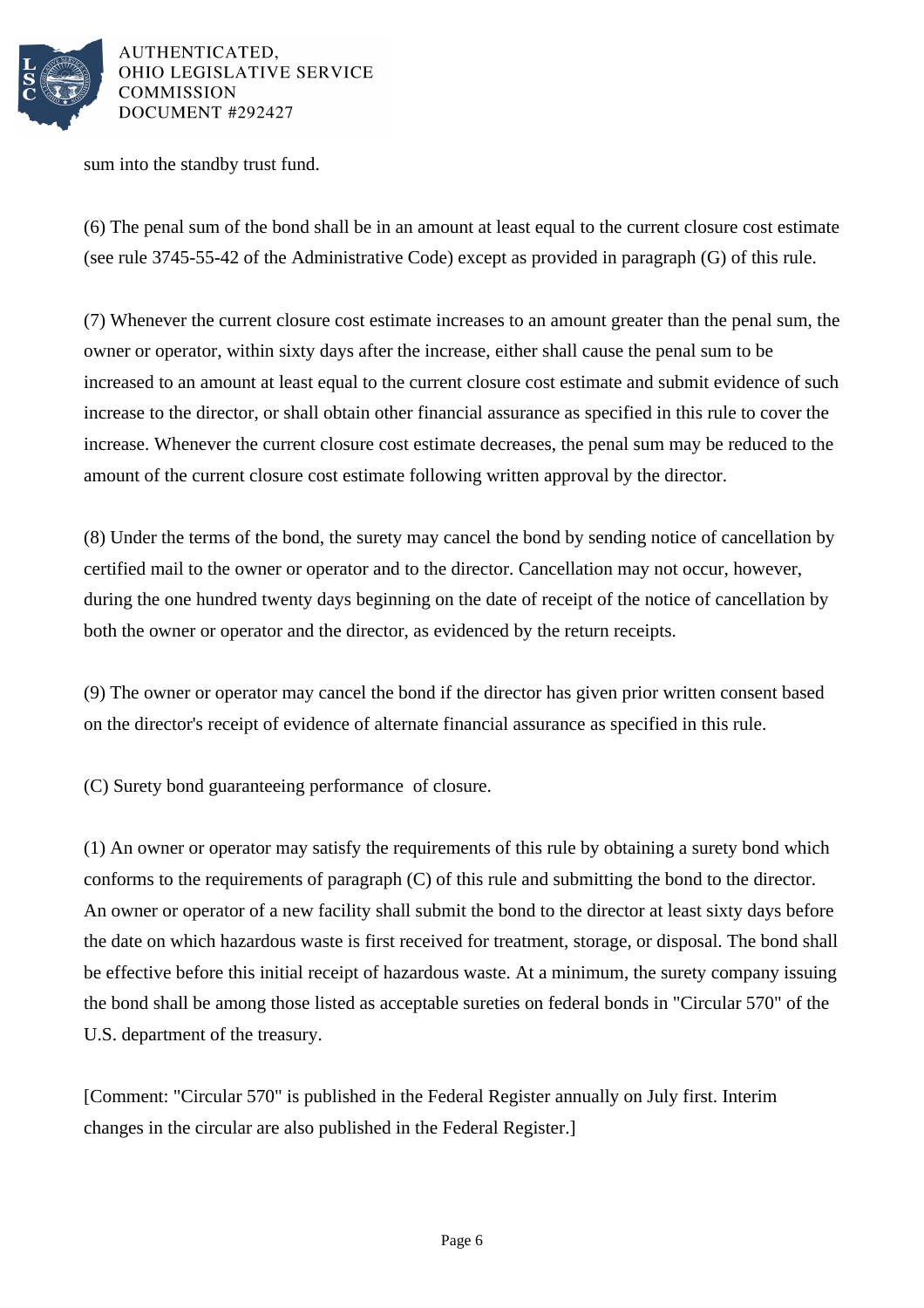

(2) The wording of the surety bond shall be identical to the wording specified in paragraph (C) of rule 3745-55-51 of the Administrative Code.

(3) The owner or operator who uses a surety bond to satisfy the requirements of this rule also shall establish a standby trust fund. Under the terms of the bond, all payments made thereunder will be deposited by the surety directly into the standby trust fund in accordance with instructions from the director. This standby trust shall meet the requirements specified in paragraph  $(A)$  of this rule, except that:

(a) An originally signed duplicate of the trust agreement shall be submitted to the director with the surety bond; and

(b) Unless the standby trust fund is funded pursuant to this rule, the following are not required:

(i) Payments into the trust fund as specified in paragraph  $(A)$  of this rule;

(ii) Updating of "Schedule A" of the trust agreement [see paragraph  $(A)$  of rule 3745-55-51 of the Administrative Code] to show current closure cost estimates;

(iii) Annual valuations as required by the trust agreement; and

(iv) Notices of nonpayment as required by the trust agreement.

(4) The bond shall guarantee that the owner or operator will either:

(a) Perform final closure in accordance with the closure plan and other requirements of the permit for the facility whenever required to do so.

(b) Provide alternate financial assurance as specified in this rule, and obtain the director's written approval of the assurance provided, within ninety days after receipt by both the owner or operator and the director of a notice of cancellation of the bond from the surety.

(5) Under the terms of the bond, the surety will become liable on the bond obligation when the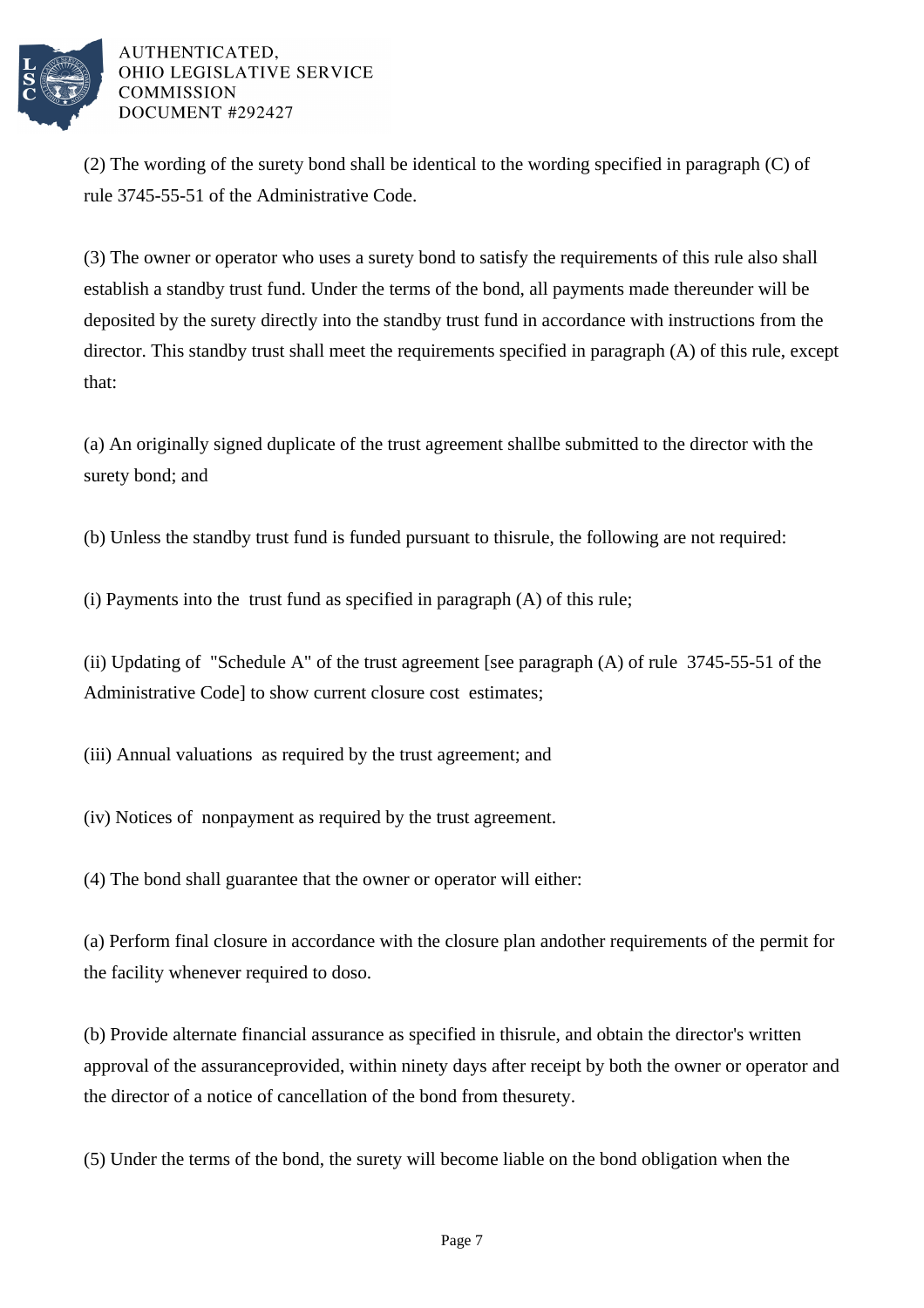

owner or operator fails to perform as guaranteed by the bond. After a determination pursuant to Chapter 3734. of the Revised Code or Section 3008 of RCRA that the owner or operator has failed to perform final closure in accordance with the approved closure plan and other permit requirements when required to do so, under the terms of the bond the surety will perform final closure as guaranteed by the bond or will deposit the amount of the penal sum into the standby trust fund.

(6) The penal sum of the bond shall be in an amount at least equal to the amount of the current closure cost estimate (see rule 3745-55-42 of the Administrative Code).

(7) Whenever the current closure cost estimate increases to an amount greater than the amount of the penal sum, the owner or operator, within sixty days after the increase, either shall cause the penal sum of the bond to be increased to an amount at least equal to the current closure cost estimate and submit evidence of such increase to the director, or shall obtain other financial assurance as specified in this rule. Whenever the current closure cost estimate decreases, the penal sum may be reduced to the amount of the current closure cost estimate following written approval by the director.

(8) Under the terms of the bond, the surety may cancel the bond by sending notice of cancellation by certified mail to the owner or operator and to the director. Cancellation may not occur, however, during the one hundred twenty days beginning on the date of receipt of the notice of cancellation by both the owner or operator and the director, as evidenced by return receipts.

(9) The owner or operator may cancel the bond if the director has given prior written consent. The director will provide such written consent when either:

(a) An owner or operator provides alternate financial assurance as specified in this rule.

(b) The director releases the owner or operator from the requirements of this rule in accordance with paragraph  $(I)$  of this rule.

(10) The surety will not be liable for deficiencies in the performance of closure by the owner or operator after the director releases the owner or operator from the requirements of this rule in accordance with paragraph  $(I)$  of this rule.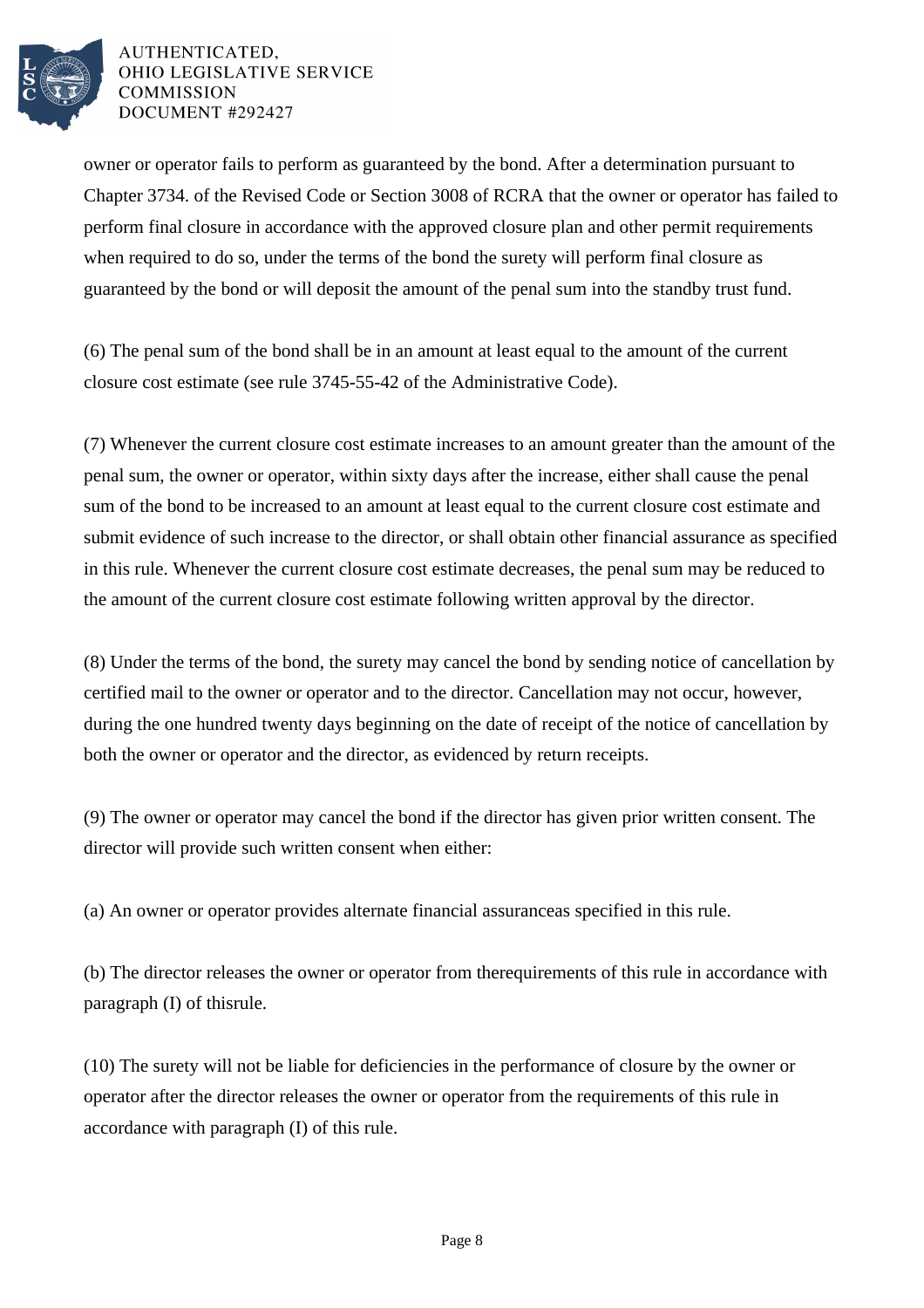

(D) Closure letter of credit.

(1) An owner or operator may satisfy the requirements of this rule by obtaining an irrevocable standby letter of credit which conforms to the requirements of paragraph  $(D)$  of this rule and by submitting the letter to the director. An owner or operator of a new facility shall submit the letter of credit to the director at least sixty days before the date on which hazardous waste is first received for treatment, storage, or disposal. The letter of credit shall be effective before this initial receipt of hazardous waste. The issuing institution shall be an entity which has the authority to issue letters of credit and whose letter of credit operations are regulated and examined by a federal or state agency.

(2) The wording of the letter of credit shall be identical to the wording specified in paragraph (D) of rule 3745-55-51 of the Administrative Code.

(3) An owner or operator who uses a letter of credit to satisfy the requirements of this rule also shall establish a standby trust fund. Under the terms of the letter of credit, all amounts paid pursuant to a draft by the director will be deposited by the issuing institution directly into the standby trust fund in accordance with instruction from the director. This standby trust fund shall meet the requirements of the trust fund specified in paragraph  $(A)$  of this rule, except that:

(a) An originally signed duplicate of the trust agreement shall be submitted to the director with the letter of credit; and

(b) Unless the standby trust fund is funded pursuant to this rule, the following are not required:

(i) Payments into the trust fund as specified in paragraph  $(A)$  of this rule;

(ii) Updating of "Schedule A" of the trust agreement [see paragraph  $(A)$  of rule 3745-55-51 of the Administrative Code] to show current closure estimates;

(iii) Annual valuations as required by the trust agreement; and

(iv) Notices of nonpayment as required by the trust agreement.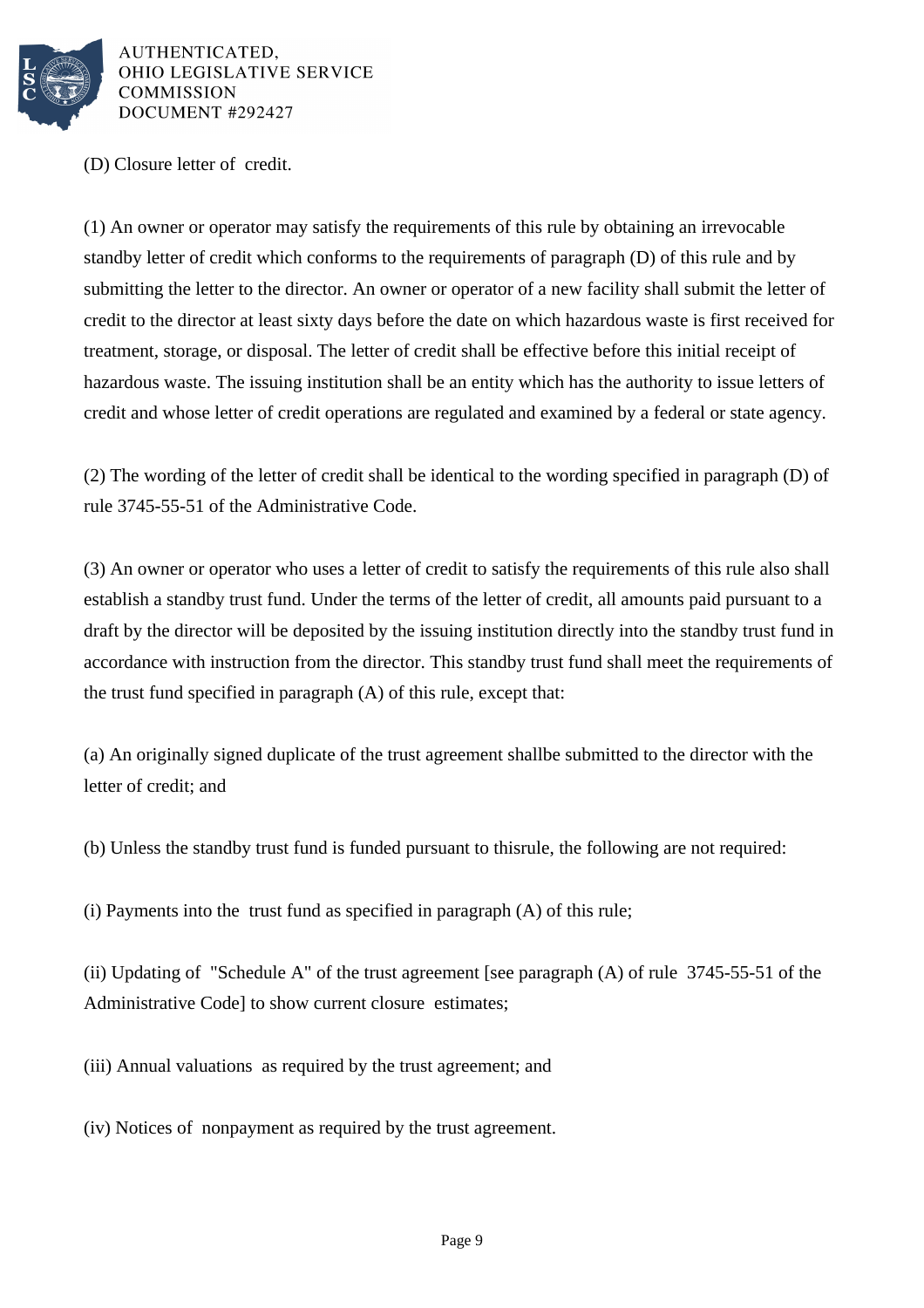

(4) The letter of credit shall be accompanied by a letter from the owner or operator referring to the letter of credit by number, issuing institution, and date, and providing the U.S. EPA identification number, name and address of the facility, and the amount of funds assured for closure of the facility by the letter of credit.

(5) The letter of credit shall be irrevocable and issued for a period of at least one year. The letter of credit shall provide that the expiration date will be automatically extended for a period of at least one year unless, at least one hundred twenty days before the current expiration date, the issuing institution notifies both the owner or operator and the director by certified mail of a decision not to extend the expiration date. Under the terms of the letter of credit, the one hundred twenty days begin on the date when both the owner or operator and the director have received the notice, as evidenced by the return receipts.

(6) The letter of credit shall be issued in an amount at least equal to the current closure cost estimate, except as provided in paragraph (G) of this rule.

(7) Whenever the current closure cost estimate increases to an amount greater than the amount of the credit, the owner or operator, within sixty days after the increase, either shall cause the amount of the credit to be increased so that the amount of the credit at least equals the current closure cost estimate and submit evidence of such increase to the director, or shall obtain other financial assurance as specified in this rule to cover the increase. Whenever the current closure cost estimate decreases, the amount of the letter of credit may be reduced to the amount of the current closure cost estimate after written approval by the director.

(8) After a determination pursuant to Chapter 3734. of the Revised Code or Section 3008 of the RCRA that the owner or operator has failed to perform final closure in accordance with the closure plan and other permit requirements when required to do so, the director may draw on the letter of credit.

(9) If the owner or operator does not establish alternate financial assurance as specified in this rule and obtain written approval of such alternate assurance from the director within ninety days after the receipt by both the owner or operator and the director of a notice from the issuing institution that the issuing institution decided not to extend the letter of credit beyond the current expiration date, the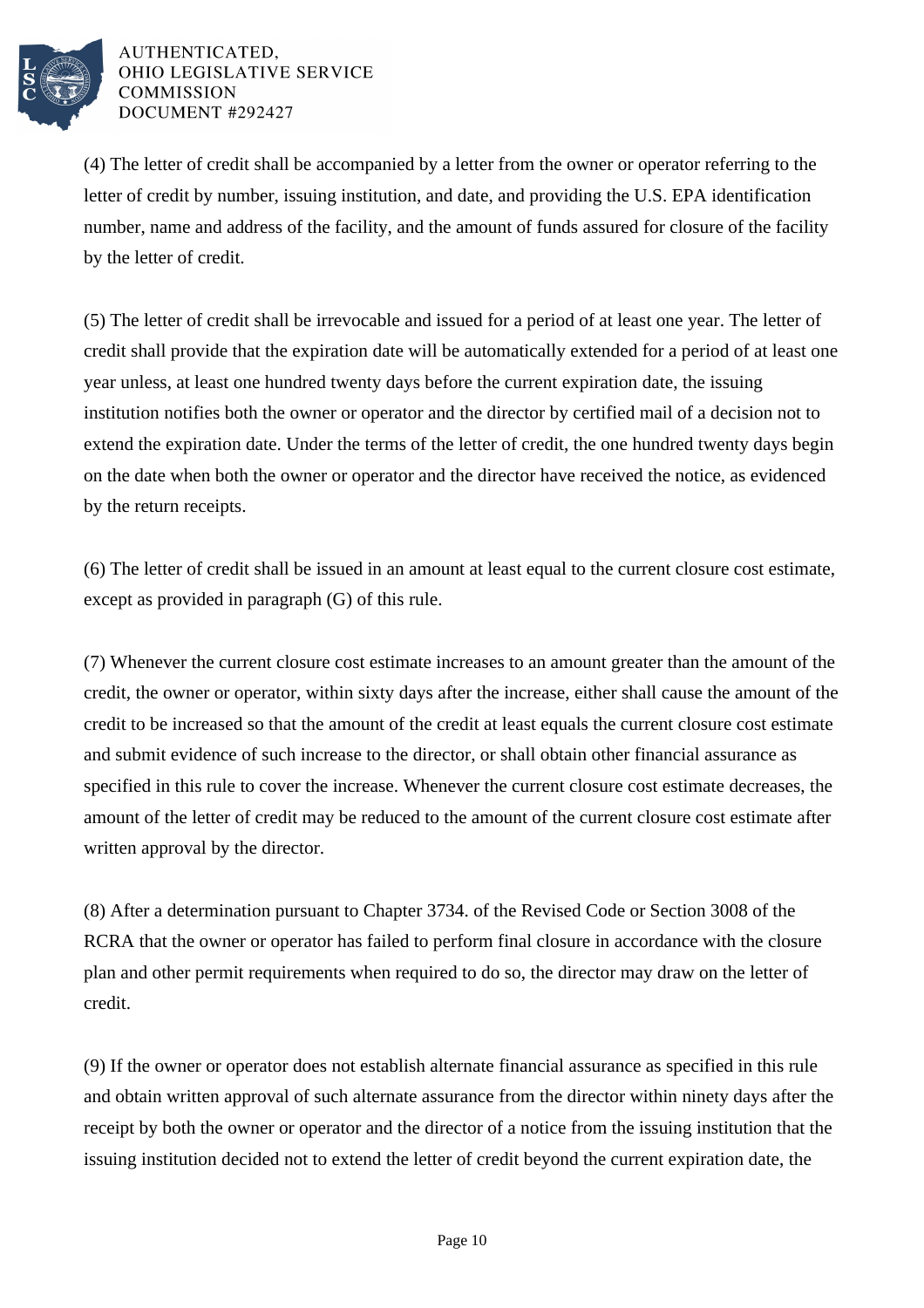

director will draw on the letter of credit. The director may delay the drawing if the issuing institution grants an extension of the term of the credit. During the last thirty days of any such extension, the director will draw on the letter of credit if the owner or operator has failed to provide alternate financial assurance as specified in this rule and obtain written approval of such assurance from the director.

(10) The director will return the letter of credit to the issuing institution for termination when either:

(a) The owner or operator substitutes alternate financial assurance as specified in this rule; or

(b) The director releases the owner or operator from the requirements of this rule in accordance with paragraph  $(I)$  of this rule.

(E) Closure insurance.

(1) An owner or operator may satisfy the requirements of this rule by obtaining closure insurance which conforms to the requirements of paragraph  $(E)$  of this rule and submitting a certificate of such insurance to the director. An owner or operator of a new facility shall submit the certificate of insurance to the director at least sixty days before the date on which hazardous waste is first received for treatment, storage, or disposal. The insurance shall be effective before this initial receipt of hazardous waste. At a minimum, the insurer shall be licensed to transact the business of insurance or eligible to provide insurance as an excess or surplus lines insurer in one or more states.

(2) The wording of the certificate of insurance shall be identical to the wording specified in paragraph (E) of rule 3745-55-51 of the Administrative Code.

(3) The closure insurance policy shall be issued for a face amount at least equal to the current closure cost estimate, except as provided in paragraph (G) of this rule. The term "face amount" means the total amount the insurer is obligated to pay under the policy. Actual payments by the insurer will not change the face amount, although the insurer's future liability will be lowered by the amount of the payments.

(4) The closure insurance policy shall guarantee that funds will be available to close the facility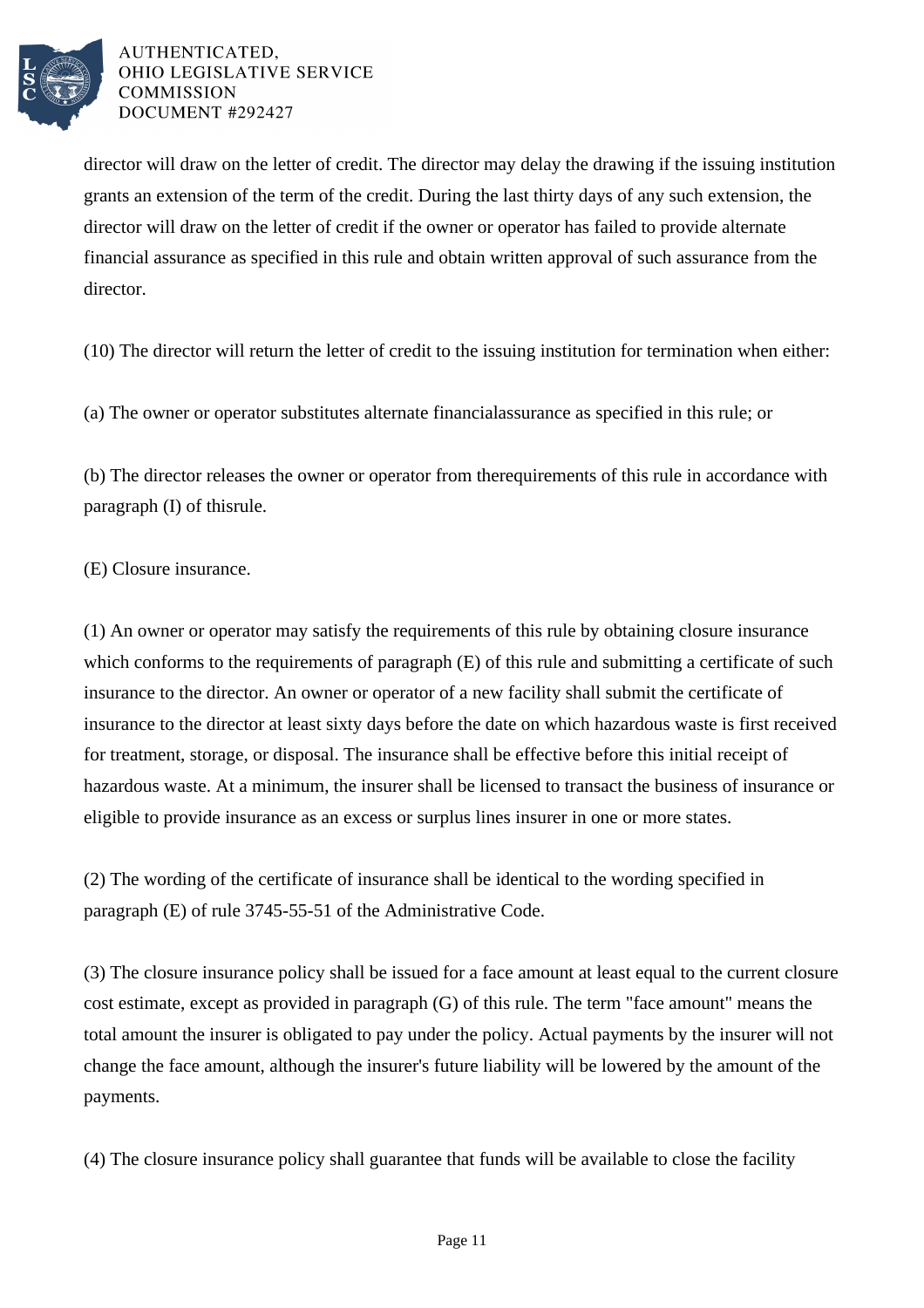

whenever final closure occurs. The policy also shall guarantee that once final closure begins, the insurer will be responsible for paying out funds, up to an amount equal to the face amount of the policy, upon the direction of the director, to such party or parties as the director specifies.

(5) After beginning partial or final closure, an owner or operator or any other person authorized to conduct closure may request reimbursement for closure expenditures by submitting itemized bills to the director. The owner or operator may request reimbursement for partial closure only if the remaining value of the policy is sufficient to cover the maximum costs of closing the facility over the remaining operating life of the facility. Within sixty days after receiving bills for closure activities, the director will determine whether the partial or final closure expenditures are in accordance with the approved closure plan or otherwise justified, and if so, the director will instruct the insurer to make reimbursement in such amounts as the director specifies in writing. If the director has reason to believe that the maximum cost of closure over the remaining operating life of the facility will be significantly greater than the face amount of the policy, the director may withhold reimbursement of such amounts as the director deems prudent until the director determines, in accordance with paragraph (I) of this rule, that the owner or operator is no longer required to maintain financial assurance for final closure of the facility. If the director does not instruct the insurer to make such reimbursements, the director will provide the owner or operator with a detailed written statement of reasons.

(6) The owner or operator shall maintain the policy in full force and effect until the director consents to termination of the policy by the owner or operator as specified in paragraph  $(E)(10)$  of this rule. Failure to pay the premium, without substitution of alternate financial assurance as specified in this rule, will constitute a significant violation, warranting such remedy as the director deems necessary. Such violation will be deemed to begin upon receipt by the director of a notice of future cancellation, termination, or failure to renew due to nonpayment of the premium, rather than upon the date of expiration.

(7) Each policy shall contain a provision allowing assignment of the policy to a successor owner or operator. Such assignment may be conditional upon consent of the insurer, provided such consent is not unreasonably refused.

(8) The policy shall provide that the insurer may not cancel, terminate, or fail to renew the policy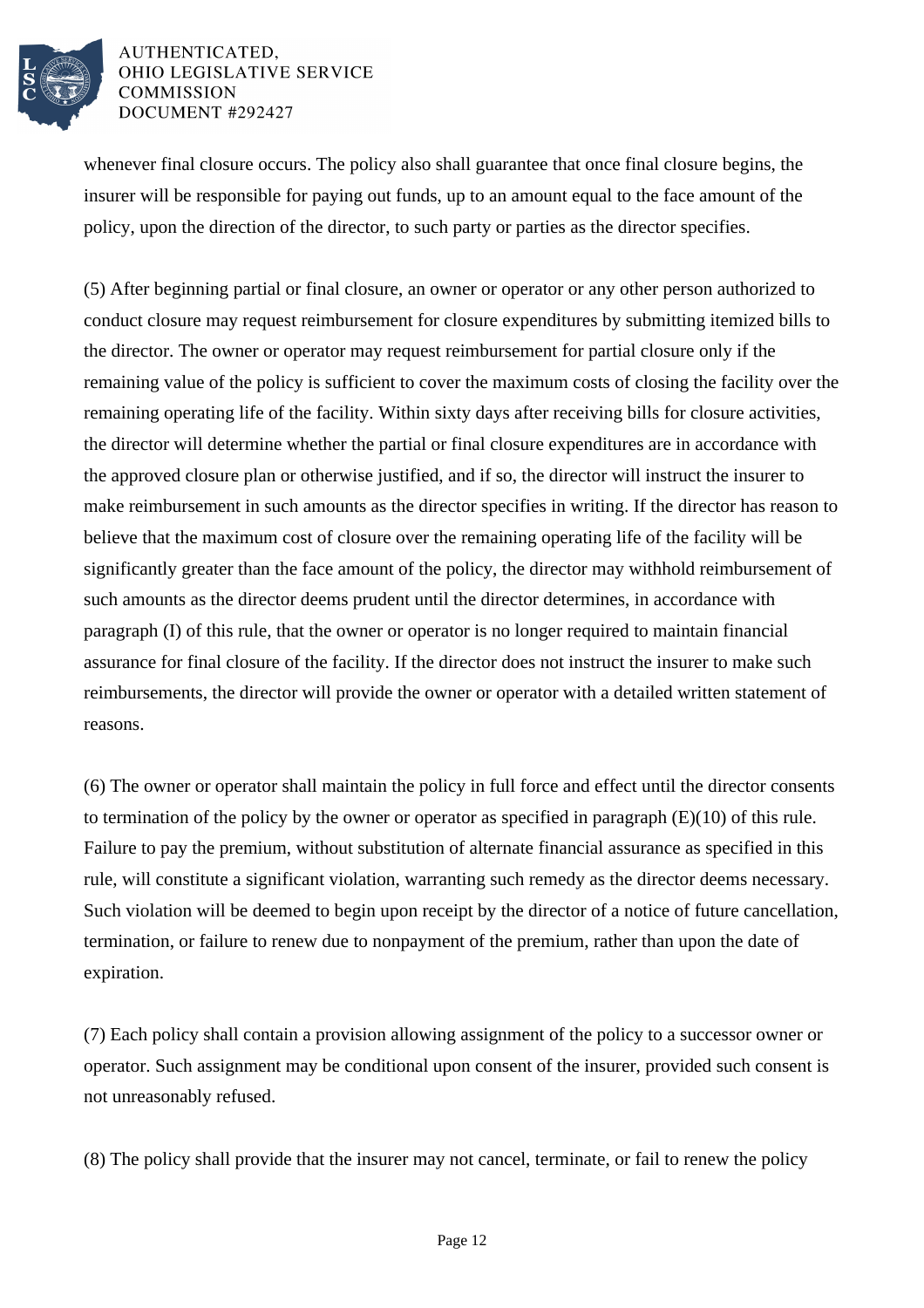

except for failure to pay the premium. At a minimum, the automatic renewal of the policy shall provide the insured with the option of renewal at the face amount of the expiring policy. If there is a failure to pay the premium, the insurer may elect to cancel, terminate, or fail to renew the policy by sending notice by certified mail to the owner or operator and the director. Cancellation, termination, or failure to renew may not occur, however, during the one hundred twenty days beginning with the date of receipt of the notice by both the director and the owner or operator, as evidenced by the return receipts. Cancellation, termination, or failure to renew may not occur and the policy will remain in full force and effect in the event that on or before the date of expiration:

(a) The director deems the facility abandoned; or

(b) The permit is terminated or revoked or a new permit is denied; or

(c) Closure is ordered by the director or a U.S. district court or other court of competent jurisdiction; or

(d) The owner or operator is named as debtor in a voluntary or involuntary proceeding under Title 11 (bankruptcy), U.S. Code; or

(e) The premium due is paid.

(9) Whenever the current closure cost estimate increases to an amount greater than the face amount of the policy, the owner or operator, within sixty days after the increase, either shall cause the face amount to be increased to an amount at least equal to the current closure cost estimate and submit evidence of such increase to the director, or shall obtain other financial assurance as specified in this rule to cover the increase. Whenever the current closure cost estimate decreases, the face amount may be reduced to the amount of the current closure cost estimate after written approval by the director.

(10) The director will give written consent to the owner or operator that the owner or operator may terminate the insurance policy when either:

(a) An owner or operator substitutes alternate financial assurance as specified in this rule.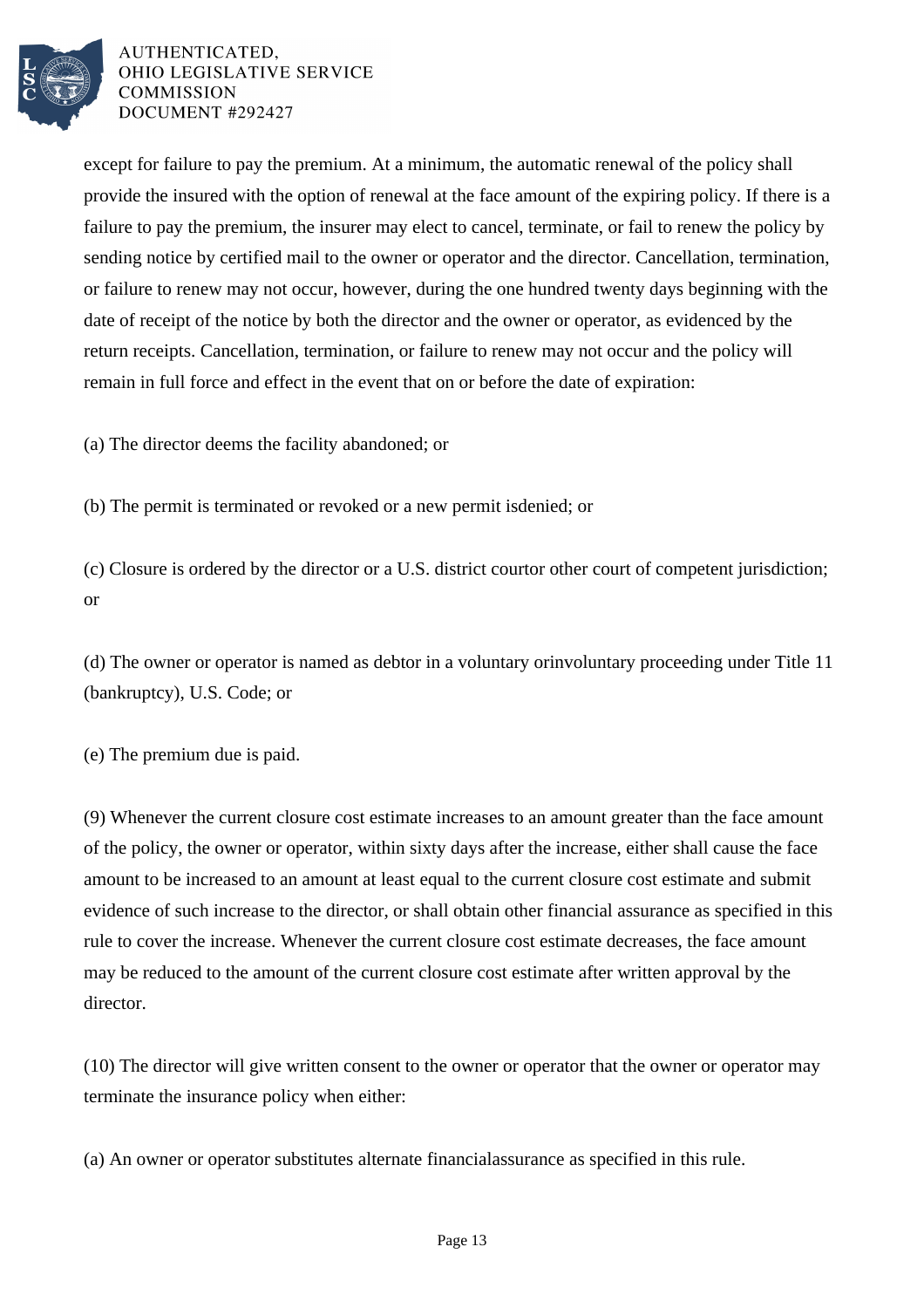

(b) The director releases the owner or operator from the requirements of this rule in accordance with paragraph  $(I)$  of this rule.

(F) Financial test and corporate guarantee for closure.

(1) An owner or operator may satisfy the requirements of this rule by demonstrating that the owner or operator passes a financial test as specified in paragraph  $(F)$  of this rule. To pass this test, the owner or operator shall meet the criteria of either paragraph  $(F)(1)(a)$  or  $(F)(1)(b)$  of this rule.

(a) The owner or operator shall have:

(i) Two of the following three ratios: a ratio of total liabilities to net worth less than 2.0; a ratio of the sum of net income plus depreciation, depletion, and amortization to total liabilities greater than 0.1; and a ratio of current assets to current liabilities greater than 1.5; and

(ii) Net working capital and tangible net worth each at least six times the sum of the current closure and post-closure cost estimates and the current plugging and abandonment cost estimates; and

(iii) Tangible net worth of at least ten million dollars: and

(iv) Assets located in the United States amounting to at least ninety per cent of total assets or at least six times the sum of the current closure and post-closure cost estimates and the current plugging and abandonment cost estimates.

(b) The owner or operator shall have:

(i) A current rating for the owner's or operator's most recent bond issuance of "AAA, AA, A, or BBB" as issued by "Standard and Poor's" or "Aaa, Aa, A, or Baa" as issued by "Moody's"; and

(ii) Tangible net worth at least six times the sum of the current closure and post-closure cost estimates and the current plugging and abandonment cost estimates; and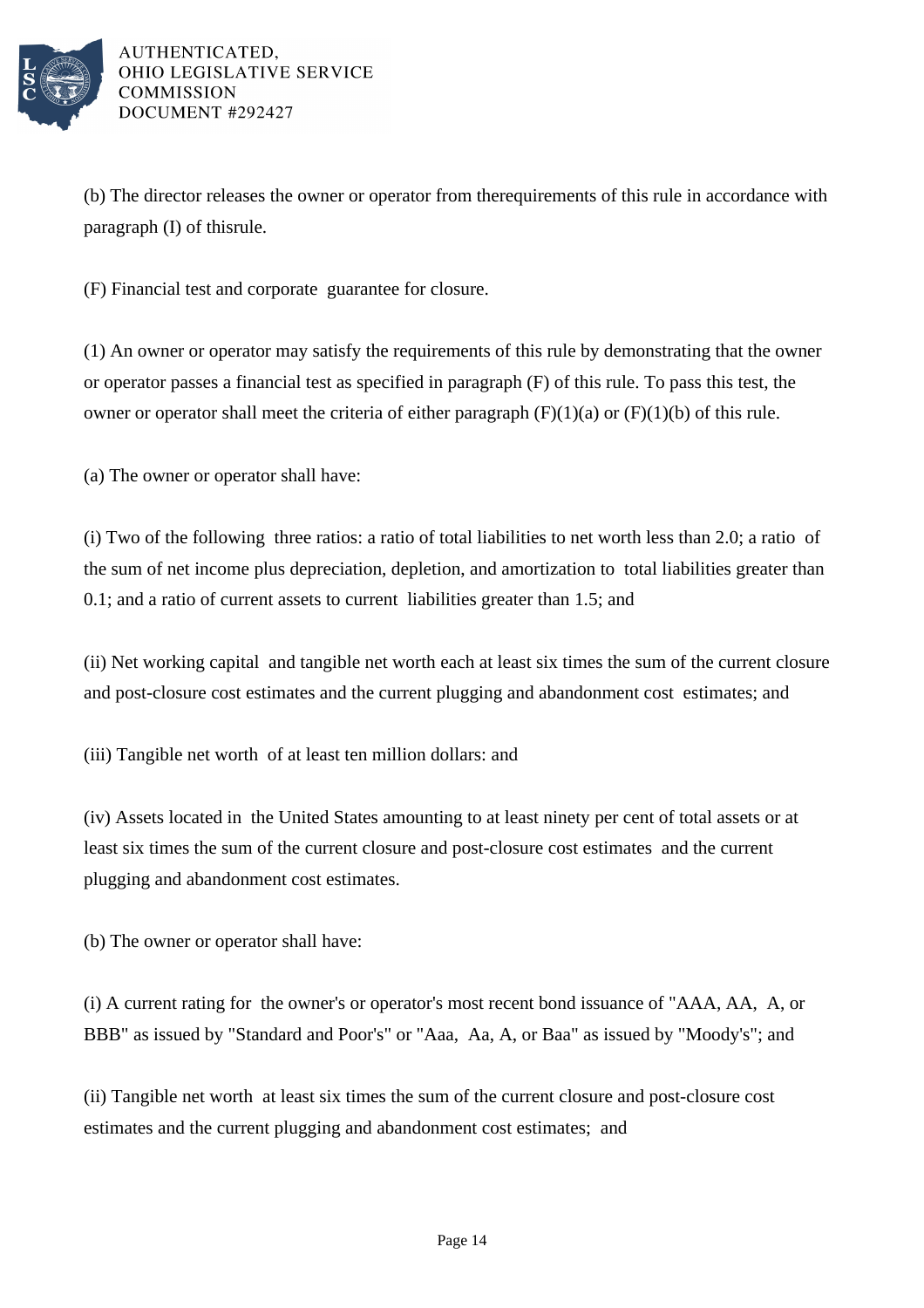

(iii) Tangible net worth of at least ten million dollars; and

(iv) Assets located in the United States amounting to at least ninety per cent of the owner's or operator's total assets or at least six times the sum of the current closure and post-closure cost estimates and the current plugging and abandonment cost estimates.

(2) The phrase "current closure and post-closure cost estimates" as used in paragraph  $(F)(1)$  of this rule refers to the cost estimates required to be shown in paragraphs one through four of the letter from the owner's or operator's chief financial officer [paragraph  $(F)$  of rule 3745-55-51 of the Administrative Code]. The phrase "current plugging and abandonment cost estimates" as used in paragraph  $(F)(1)$  of this rule refers to the cost estimates required to be shown in paragraphs one through four of the letter from the owner's or operator's chief financial officer [see paragraph (F) of rule 3745-55-51 of the Administrative Code].

(3) To demonstrate that the owner or operator meets this test, the owner or operator shall submit the following items to the director:

(a) A letter signed by the owner's or operator's chief financial officer and worded as specified in paragraph (F) of rule 3745-55-51 of the Administrative Code; and

(b) A copy of the independent certified public accountant's report on examination of the owner's or operator's financial statements for the latest completed fiscal year; and

(c) A special report from the owner's or operator's independent certified public accountant to the owner or operator stating that:

(i) The accountant has compared the data which the letter from the chief financial officer specifies as having been derived from the independently audited year-end financial statements for the latest fiscal year with the amounts in such financial statements; and

(ii) In connection with that procedure, no matters came to the accountant's attention which caused the accountant to believe that the specified data should be adjusted.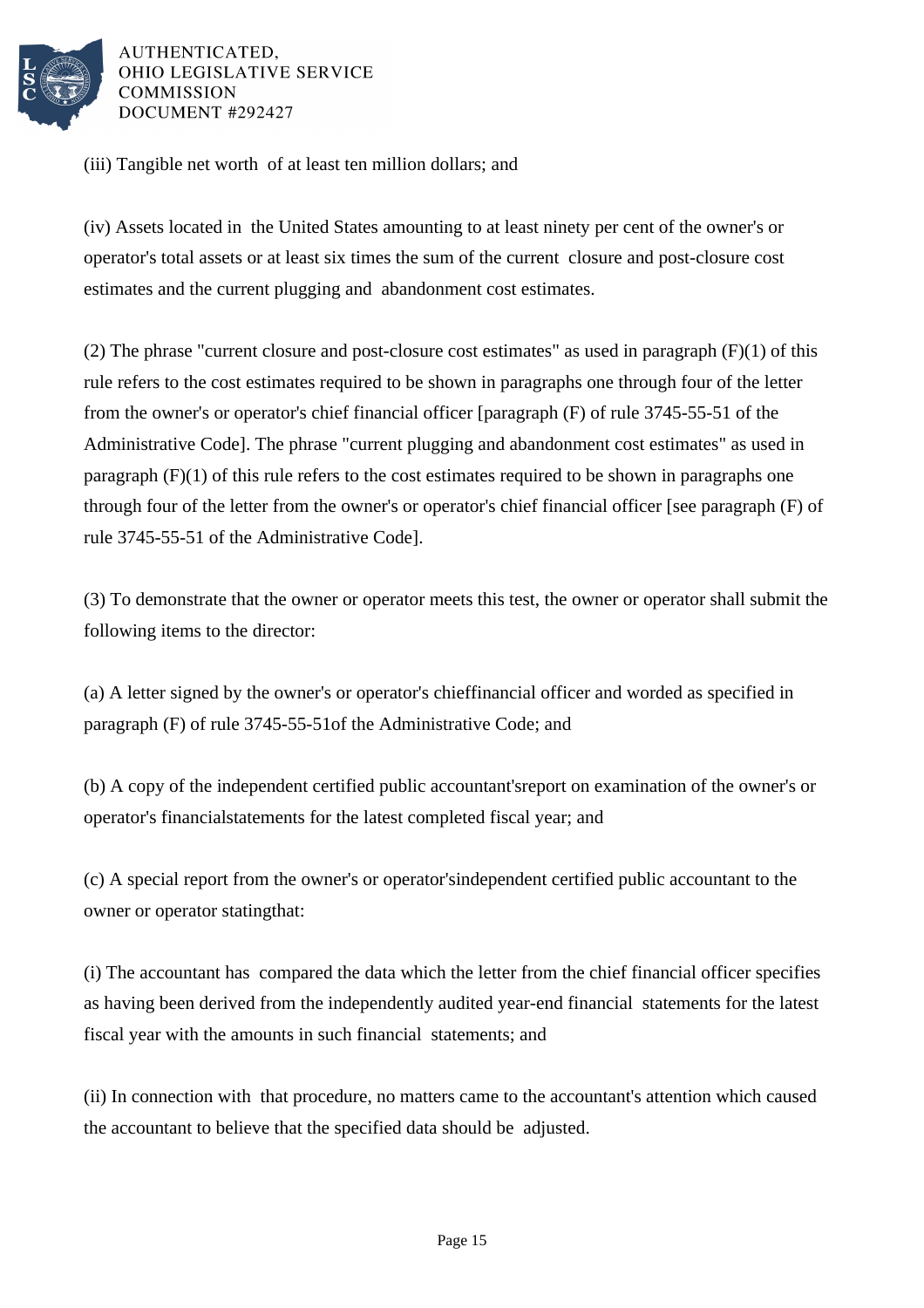

(4) An owner or operator of a new facility shall submit the items specified in paragraph  $(F)(3)$  of this rule to the director at least sixty days before the date on which hazardous waste is first received for treatment, storage, or disposal.

(5) After the initial submittal of items specified in paragraph  $(F)(3)$  of this rule, the owner or operator shall send updated information to the director within ninety days after the close of each succeeding fiscal year. This information shall consist of all three items specified in paragraph  $(F)(3)$  of this rule.

(6) If the owner or operator no longer meets the requirements of paragraph  $(F)(1)$  of this rule, the owner or operator shall send notice to the director of intent to establish alternate financial assurance as specified in this rule. The notice shall be sent by certified mail within ninety days after the end of the fiscal year for which the year-end financial data show that the owner or operator no longer meets the requirements. The owner or operator shall provide the alternate financial assurance within one hundred twenty days after the end of such fiscal year.

(7) The director, based on a reasonable belief that the owner or operator may no longer meet the requirements of paragraph  $(F)(1)$  of this rule, may require reports of financial condition at any time from the owner or operator in addition to those specified in paragraph  $(F)(3)$  of this rule. If the director finds, on the basis of such reports or other information, that the owner or operator no longer meets the requirements of paragraph  $(F)(1)$  of this rule, the owner or operator shall provide alternate financial assurance as specified in this rule within thirty days after notification of such a finding.

(8) The director may disallow use of this test on the basis of qualifications in the opinion expressed by the independent certified public accountant in the accountant's report on examination of the owner's or operator's financial statements [see paragraph  $(F)(3)(b)$  of this rule]. An adverse opinion or a disclaimer of opinion will be cause for disallowance. The director will evaluate other qualifications on an individual basis. The owner or operator shall provide alternate financial assurance as specified in this rule within thirty days after notification of the disallowance.

(9) The owner or operator is no longer required to submit the items specified in paragraph  $(F)(3)$  of this rule when either:

(a) An owner or operator substitutes alternate financial assurance as specified in this rule.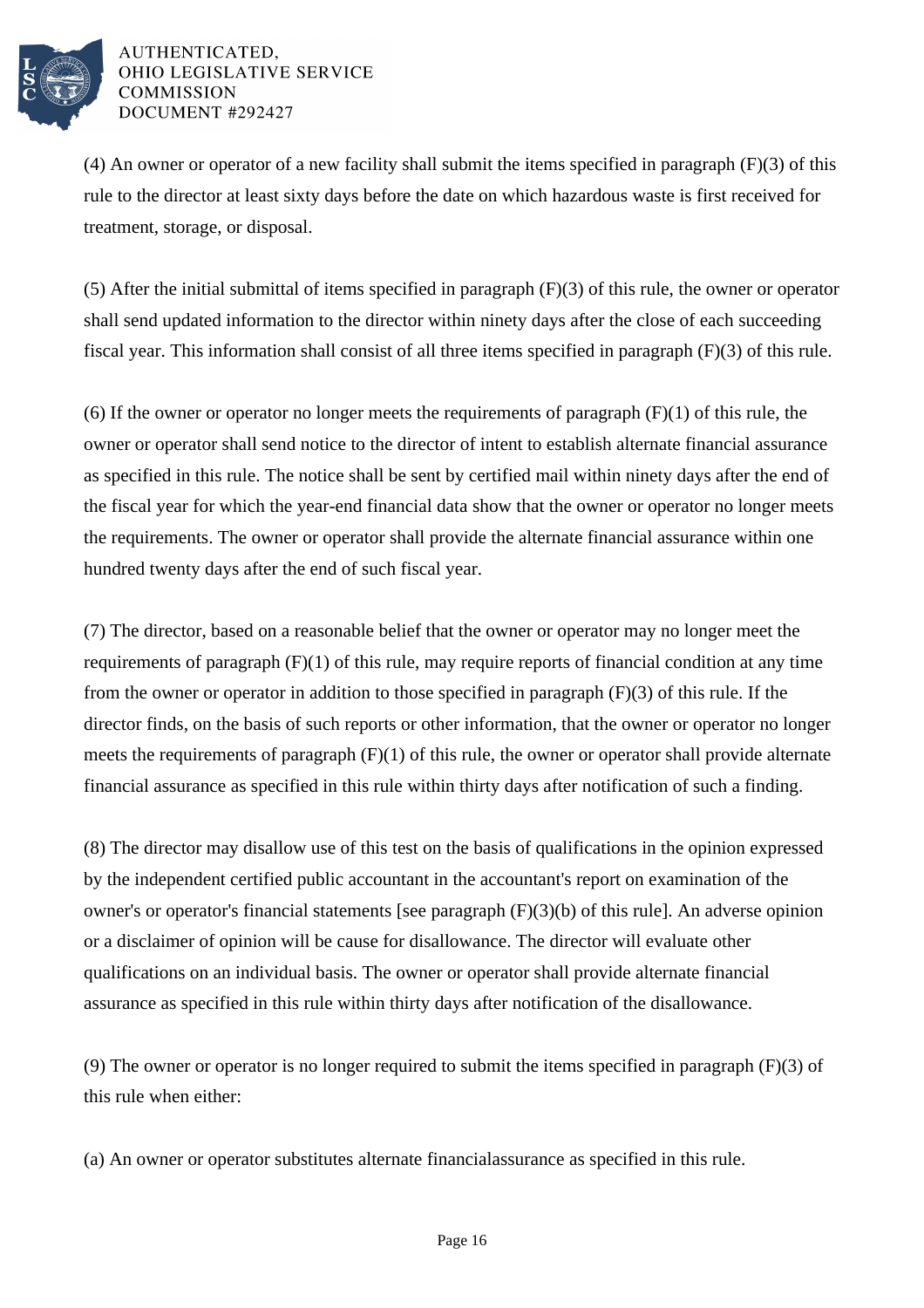

(b) The director releases the owner or operator from the requirements of this rule in accordance with paragraph  $(I)$  of this rule.

(10) An owner or operator may meet the requirements of this rule by obtaining a written guarantee. The guarantor shall be the direct or higher-tier parent corporation of the owner or operator, a firm whose parent corporation is also the parent corporation of the owner or operator, or a firm with a "substantial business relationship" with the owner or operator. The guarantor shall meet the requirements for owners or operators in paragraphs  $(F)(1)$  to  $(F)(8)$  of this rule and shall comply with the terms of the guarantee. The wording of the guarantee shall be identical to the wording specified in paragraph  $(H)$  of rule 3745-55-51 of the Administrative Code. A certified copy of the guarantee shall accompany the items sent to the director as specified in paragraph  $(F)(3)$  of this rule. One of these items shall be the letter from the guarantor's chief financial officer. If the guarantor's parent corporation is also the parent corporation of the owner or operator, the letter shall describe the value received in consideration of the guarantee. If the guarantor is a firm with a "substantial business relationship" with the owner or operator, this letter shall describe this "substantial business relationship" with and the value received in consideration of the guarantee. The terms of the guarantee shall provide that:

(a) If the owner or operator fails to perform final closure of a facility covered by the corporate guarantee in accordance with the closure plan and other permit requirements whenever required to do so, the guarantor will do so or establish a trust fund as specified in paragraph (A) of this rule in the name of the owner or operator.

(b) The corporate guarantee will remain in force unless the guarantor sends notice of cancellation by certified mail to the owner or operator and to the director. Cancellation may not occur, however, during the one hundred twenty days beginning on the date of receipt of the notice of cancellation by both the owner or operator and the director, as evidenced by the return receipts.

(c) If the owner or operator fails to provide alternate financial assurance as specified in this rule and obtain the written approval of such alternate assurance from the director within ninety days after receipt by both the owner or operator and the director of a notice of cancellation of the corporate guarantee from the guarantor, the guarantor will provide such alternative financial assurance in the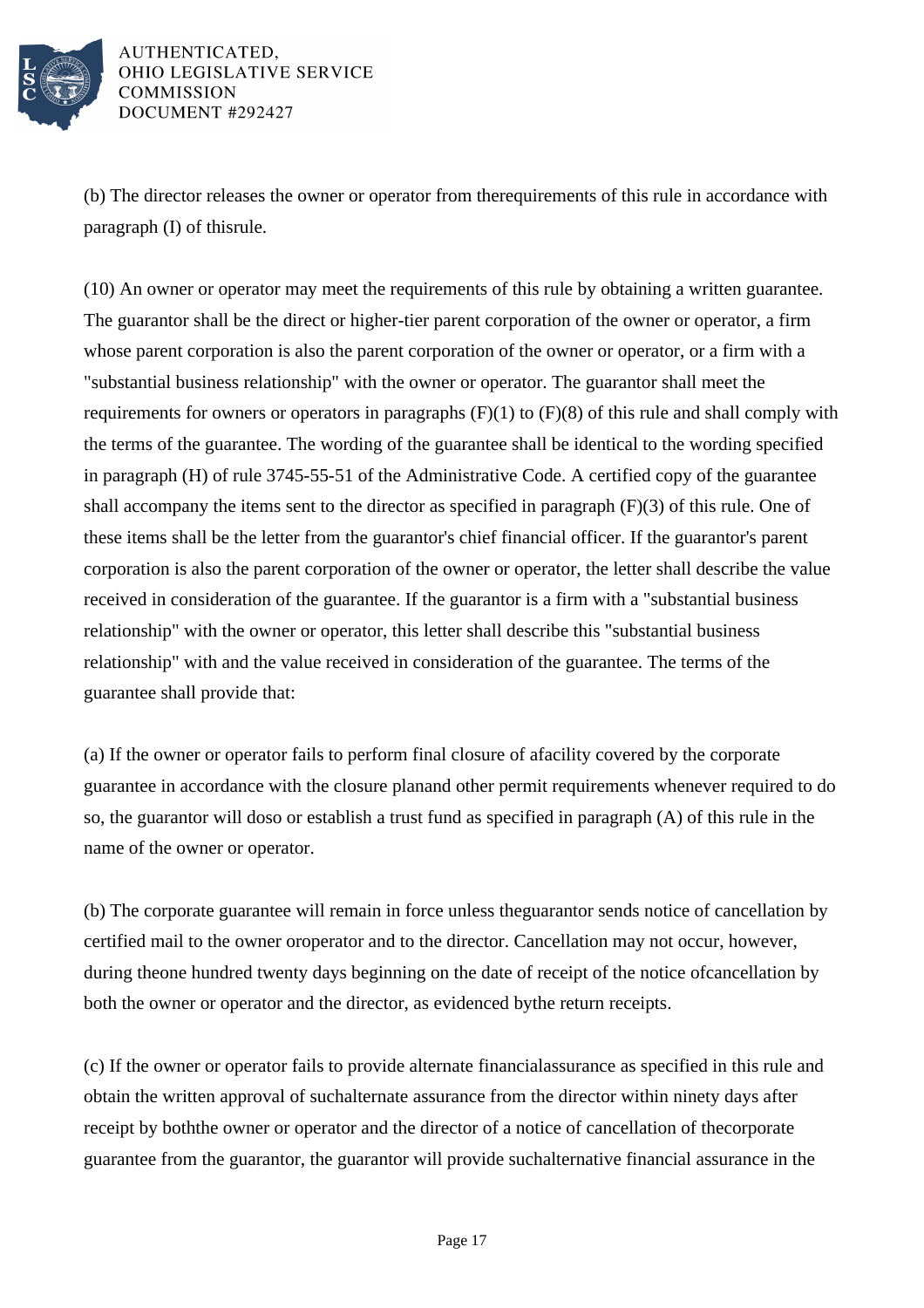

name of the owner or operator.

(G) Use of multiple financial mechanisms. An owner or operator may satisfy the requirements of this rule by establishing more than one financial mechanism per facility. These mechanisms are limited to trust funds, surety bonds guaranteeing payment into a trust fund, letters of credit, and insurance. The mechanisms shall be as specified in paragraphs (A), (B), (D), and (E) of this rule, except that it is the combination of mechanisms, rather than the single mechanism, which shall provide financial assurance for an amount at least equal to the current closure cost estimate. If an owner or operator uses a trust fund in combination with a surety bond or letter of credit, the owner or operator may use the trust fund as the standby trust fund for the other mechanisms. A single standby trust may be established for two or more mechanisms. The director may use any or all of the mechanisms to provide for closure of the facility.

(H) Use of a financial mechanism for multiple facilities. An owner or operator may use a financial assurance mechanism specified in this rule to meet the requirements of this rule for more than one facility. Evidence of financial assurance submitted to the director shall include a list showing, for each facility, the U.S. EPA identification number, name, address, and the amount of funds for closure assured by the mechanism. If the facilities covered by the mechanism are in more than one U.S. EPA region, identical evidence of financial assurance shall be submitted to and maintained with the U.S. EPA regional administrators of all such regions or the directors of state programs in states authorized to administer such programs. The amount of funds available through the mechanism shall be no less than the sum of funds that would be available if a separate mechanism had been established and maintained for each facility. In directing funds available through the mechanism for closure of any of the facilities covered by the mechanism, the director may direct only the amount of funds designated for that facility, unless the owner or operator agrees to the use of additional funds available under the mechanism.

(I) Release of the owner or operator from the requirements of this rule. Within sixty days after receiving certifications from the owner or operator and a qualified professional engineer that final closure has been completed in accordance with the approved closure plan, the director will notify the owner or operator in writing that the owner or operator is no longer required by this rule to maintain financial assurance for closure of the facility, unless the director has reason to believe that final closure has not been in accordance with the approved closure plan. The director will provide